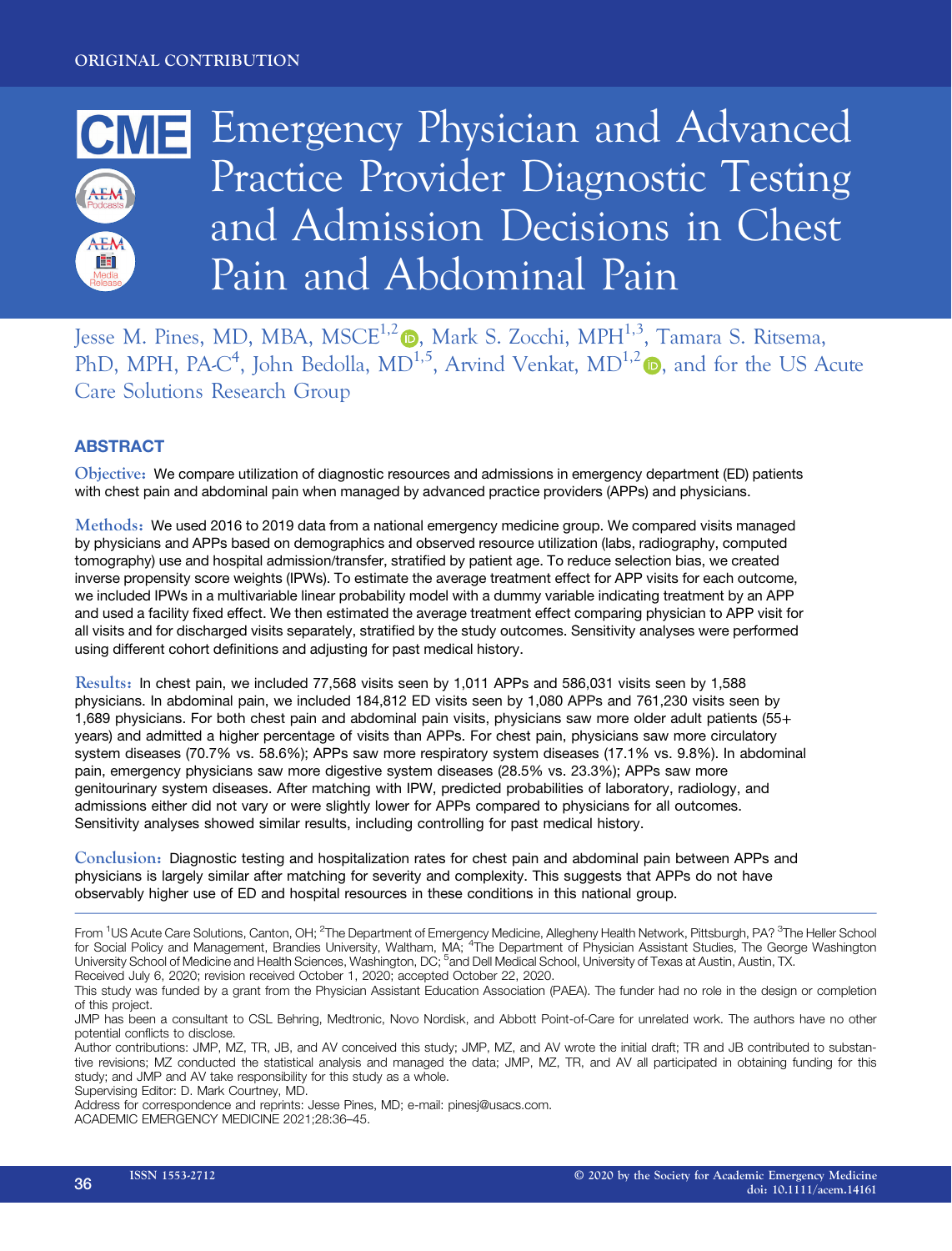Emergency department (ED) use of advanced prac-<br>
tice providers (APPs), which include physician assistants (PAs) and nurse practitioners (NP), has expanded the past two decades.<sup>1,2</sup> According to estimates from the ED Benchmarking Alliance, 62% of EDs use APPs who evaluate approximately 30% of ED patients.<sup>3</sup> Some ED APPs provide support to physicians (e.g., performing procedures and triage), while others care for ED patients with either direct or indirect physician oversight.<sup>4,5</sup>

It is vital to understand how the expanding APP workforce impacts quality, utilization, and cost. Emergency care is increasingly complex and requires a broad knowledge of clinical medicine as well as focused content specific to emergencies.<sup>6</sup> APP clinical education is considerably shorter and less specialized (i.e., 2 years of general medical education) compared to ED physician education (i.e., 4 years of general medical education and 3 to 4 years of specialized graduate medical education in emergency medicine) raising concerns that the limited exposure of APPs to content and mentored supervision might lead to differences in practice and patient safety concerns. Prior work by our research team has demonstrated that in a national emergency medicine group, a care model combining increasing APP use with focused educational programs along with local emergency physician oversight had no impact on ED flow, quality of care, or outcomes but also did not provide economies of scale in staffing costs.<sup>7</sup>

Yet a remaining concern is that APPs may compensate for less training with increased utilization of labs, imaging, and admissions. Specifically, ordering labs, imaging, and admissions that provide no benefit to the patient (i.e., that are unnecessary). Utilization of labs, imaging, and admissions constitutes a major portion of U.S. health care spending and are areas where there is considerable variation within and among  $EDs.<sup>8–11</sup>$  A prior study demonstrated higher use of advanced imaging and admissions by APPs compared with physicians but did not control for patient complexity or acuity.<sup>12</sup>

To our knowledge, no patient-level analyses have compared resource utilization by ED APPs and physicians using methods that match on complexity and acuity or control for chief complaint. The chief complaints of chest pain and abdominal pain provide good models to study differences in resource utilization and admission since both have broad differential diagnoses and considerable clinician-level variation and are relatively common.<sup>13–16</sup> In this study, we compared utilization of diagnostic resources (labs and imaging) and admission decisions in ED patients matched complexity and acuity with chief complaints of chest or abdominal pain when primarily managed by APPs or emergency physicians. Given the prior literature on the topic, we hypothesized that APPs would have higher rates of test utilization and hospital admissions.

# MATERIALS AND METHODS

## Study Design and Setting

We conducted a retrospective observational study using 2016 to 2019 data from U.S. Acute Care Solutions, a national emergency medicine group with EDs in 18 U.S. states. We used data from ED visits seen by emergency physicians and APPs with chief complaints of chest pain or abdominal pain at hospitalbased general (nonpediatric) EDs. This is a secondary analysis of an administrative data set that has been previously described.<sup>17,18</sup> The group employs billing and coding specialists who abstract visit data including demographics, diagnostic evaluations, procedural interventions, and disposition. Importantly for this study, the specific clinician who saw the patient—emergency physician, APP, or both—is also abstracted because this decision impacts billing. The group also receives data from hospital electronic health records (EHRs) on patient medical history when those systems can transmit the data in a continuous manner. The group maintains its own scheduling database (Tangier, Sparks, MD; and Shift Admin, Columbia, SC) for clinician hours, which is used to calculate monthly compensation for providers. We complied with the Strengthening the Reporting of Observational Studies in Epidemiology (STROBE) statement for observational studies in reporting our study results. This study was deemed exempt by the institutional review board at the Allegheny Health Network.

## Selection of Participants

The sample included all ED visits of patients with a chief complaint of chest or abdominal pain that were triaged as Emergency Severity Index (ESI) level 2, 3, or 4 and seen independently by either an APP or emergency physician. Visits that were comanaged by APPs and physicians were excluded. For APPs, we analyzed PAs and NPs together as a group rather than separately because in our prior work, we detected no differences in the impact of PAs and NPs on quality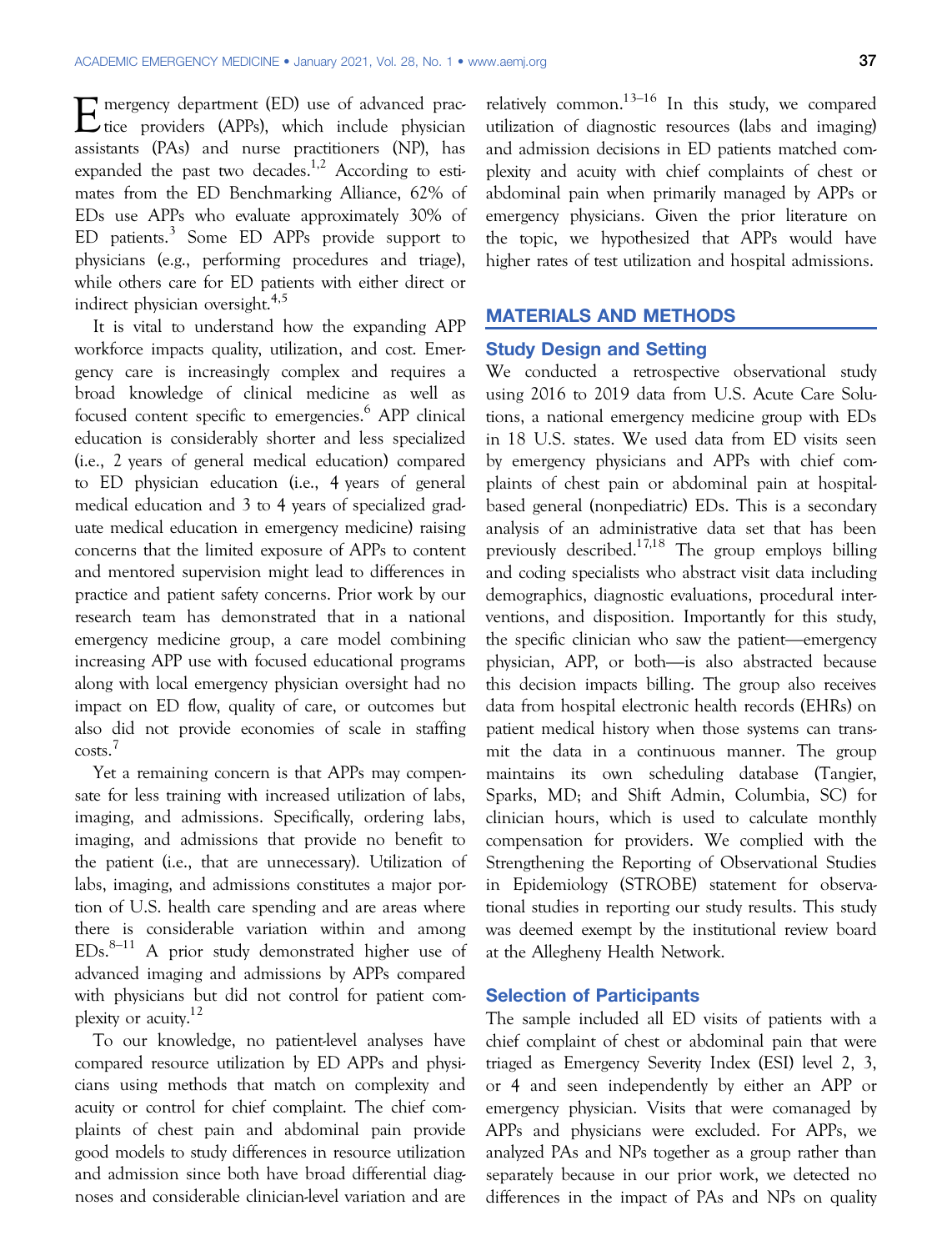of care, flow, or patient safety.<sup>7</sup> We excluded visits of patients who left without treatment, left against medical advice, were dead on arrival, or died in the ED. We also excluded patients triaged to ESI level 1 or 5 due to their rarity and the lack of variation in admissions in these groups. Finally, we excluded visits with a primary ICD-10 diagnosis of injury or poisoning given the narrower differential diagnosis (Data Supplement S1, Table S1, available as supporting information in the online version of this paper, which is available at [http://onlinelibrary.wiley.com/doi/10.](http://onlinelibrary.wiley.com/doi/10.1111/acem.14161/full) [1111/acem.14161/full](http://onlinelibrary.wiley.com/doi/10.1111/acem.14161/full)).

We also excluded visits from EDs without data on labs and diagnostic imaging. If a facility began reporting data during the study, relevant visits were included starting with the first month of reporting. We excluded chest and abdominal pain visits at facilities with fewer than 1,000 visits for these complaints over the study period or fewer than 100 such visits treated by APPs. We linked the scheduling data to the visits database and excluded ED visits seen by physicians and APPs who were not employed by the group for at least 6 months and worked less than 15 clinical hours per month. Finally, we excluded visits in facilities where APPs were not used in staffing during the ED visit month.

# Chief Complaints and Covariates

Chief complaint is a "free-text" field, creating variation in documentation. We used an iterative process to standardize the assignment of chief complaints and identify visits with chest pain or abdominal pain for study inclusion.

To control for clinician and patient population variations between APPs and physicians, we identified independent variables a priori that might confound the comparison of APP and physician assessments and resource utilization based on clinical experience. Specifically, for each ED visit we identified the treating clinician's age at the visit date, sex, and years of employment with the group. We identified patient age, sex, insurance (self-pay, Medicaid, Medicare, commercial, or other), ESI level, disposition (admitted, discharged, or transferred), and body system of their primary diagnosis (using the AHRQ Clinical Classification Software [CCS] categories, multi-level 1 categories based on final primary ICD-10 diagnosis). We also identified visit time of day (12AM-6:59AM, 7AM-2:59PM, and 3PM-11:59PM), day of week, and visit year given the common scheduling of APPs during busier

times in the ED (midmorning to late evening) and to address secular changes in APP utilization.

To control for patient complexity beyond AHRQ CCS categories, we examined data on past medical history documented in the EHR. Controlling for past medical history was done because APPs and physicians may see patients of differing medical complexity, which past medical history can estimate. Past medical history data were only available from a subset of facilities. We chose common past medical history elements including hypertension, diabetes, chronic obstructive pulmonary disease, congestive heart failure, cancer, asthma, or renal disease as most relevant. We could not determine the severity of past conditions, so we created dummy variables indicating their presence or absence in the EHR. Past medical history was identified using search terms in a similar process used to identify chest and abdominal pain.

For descriptive purposes, we collected data on facility-level characteristics, including annual visit volume (<20,000, 20,000–39,999, 40,000 to 59,999, 60,000–79,999, and ≥80,000), trauma-level designation (level 1 or 2), and teaching status (host facility for residency or fellowship programs whether emergency medicine or others).

All radiology and laboratory tests ordered during the visit were examined. Radiology orders were identified by linking Current Procedure Terminology (CPT) codes with the AHRQ CCS services and procedures categories, whenever possible (computed tomography [CT] scan chest, CT scan pulmonary angiography [CT-PA], CT scan abdomen/pelvis, any other CT scan, routine chest x-ray, ultrasound abdomen, any other diagnostic ultrasound, and electrocardiogram). Individual CPT codes were used when the CCS categories were not specific enough (chest x-ray one-view, chest x-ray two view, CT-PA). Laboratory orders were identified using individual CPT codes. For each visit we constructed dummy variables for each test to indicate whether the test was ordered.

## Outcome Measures

For patients with chest pain, primary outcome measures were: ED visits with orders of any labs, electrocardiogram (ECG), and imaging studies (CT scans, ultrasounds, or x-rays), and hospital admissions, which defined as including transfer to other hospitals and observation admissions, stratified by patient age group (<10, 10–17, 18–54, and over 55 years) and sex. Secondary outcome measures were identified a priori as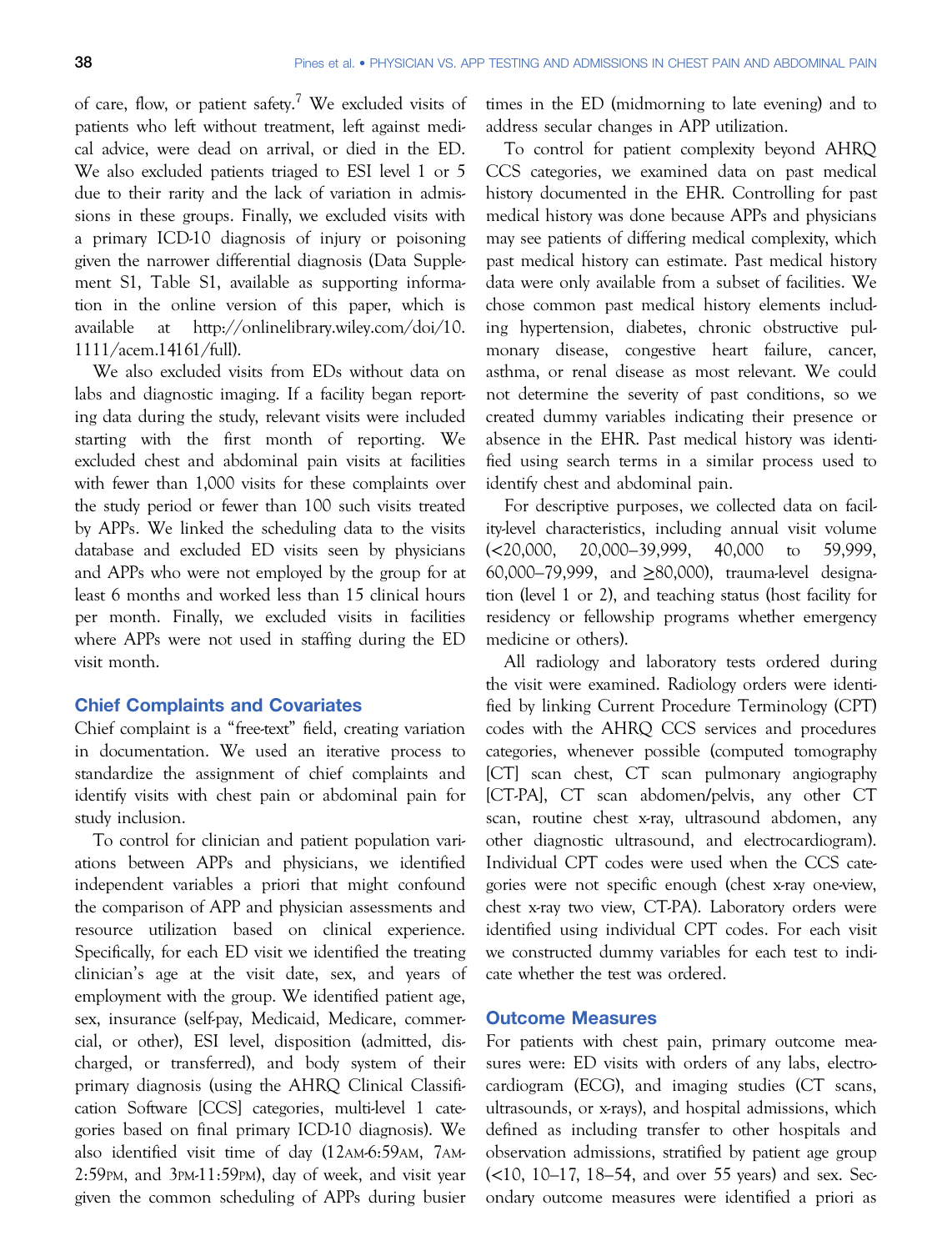observable ways that care may vary based on evidencebased practice included: ECG ordered in patients under age 30 or 40 (potentially low yield), CT-PA ordered without D-dimer (potentially suggestive of overutilization of CT), and creatine phosphokinase/ CK-MB ordered alone or with troponin in the absence of past medical history of renal disease (potentially suggestive of unnecessary test utilization and/or low yield).

Primary outcome measures with abdominal pain were as follows: any labs, ECG, and imaging studies (CT scans, ultrasounds, or x-rays)) and hospital admission stratified by patient age group and sex. Secondary outcome measures where evidence-based care may vary included: amylase ordered with or without lipase (potentially suggestive of unnecessary test utilization and/ or low yield), urinalysis in male patients under age 65 (potentially low-yield), and urine or serum pregnancy test ordered in female patients ages 10–50 (quality concern if not ordered in abdominal pain).<sup>19</sup>

## Primary Data Analysis

Descriptive statistics were used to compare patient and clinician characteristics of ED visits treated by physicians and APPs, presented as proportions or means and standard deviations (SDs). To reduce potential selection bias in the assignment of an ED visit to an APP, we created inverse propensity score weights (IPW). First, we used multivariable logistic regression to obtain, for each visit, a predicted probability (p) of being treated by an APP as a function of that visit's patient and clinician covariates, with a facility fixed effect and the visit year, month, day of week, and time of day of the visit: In all outcomes, clinician years since being hired was modeled as a quadratic function by including squared terms. For outcomes not stratified by patient age, we modeled patient age as a quadratic function as well. No other effect modifications among covariates were hypothesized. Because we included a facility fixed effect, we did not include facility characteristics (e.g., size, trauma status). We tested for multicollinearity among covariates using a variance inflation factor cutoff of 10. Using the predicted probabilities obtained from the logistic regression model, we generated IPWs for each visit. The IPWs were set equal to 1 for all visits treated by APPs and  $p/(1 - p)$ for all visits treated by emergency physicians.

To estimate the effect of being treated by an APP on the outcomes of interest, we used the IPWs in a multivariable linear probability model with a dummy variable indicating treatment by an APP and a facility fixed effect. In large data sets, the linear probability model produces nearly identical results to logit or probit models, is computationally more efficient, and is easier to interpret.<sup>20</sup> This APP coefficient was defined as the average treatment effect in the treated and is interpreted as the change in the probability of an outcome occurring as a result of being treated by an APP. We estimated the average treatment effect in the treated for all visits and for discharged visits separately. Because past medical history covariates were only available for a subset of the facilities in the sample, we estimated the average treatment effect in the treated including and excluding past history. We present results from the larger sample (excluding past medical history) in the main text and provide the results with the patient problems in the Data Supplement S1, Tables S4–S7 and Appendix S1). Additionally, in these appendix tables, we provide results without using IPWs. For all analyses, confidence intervals (CIs) were assessed at the 95% level (significant at  $p < 0.05$ ). However, given that we are estimating the average treatment effect in the treated in two samples (all visits and discharged visits separately) and across several outcomes within the same sample (36 total outcomes examined for abdominal pain, 62 for chest pain), we applied a Bonferroni correction for multiple comparisons and indicate significance with a "\*" any estimates significant at  $p < 0.0014$  (for chest pain) and  $p < 0.0008$  (for abdominal pain). Data were missing for < 1% of the chest pain and abdominal pain samples; therefore, a complete case analysis was used for all multivariable and IPW analyses. All standard errors were clustered on the ED level. All analyses were performed using Stata version 16.1 (StataCorp, College Station, TX).

# RESULTS

## Characteristics of Study Subjects

Table 1 shows characteristics of included visits and clinicians with additional details in Data Supplement S1, Table S2. For chest pain, we included 77,568 ED visits from 83 facilities seen by 1,011 APPs and 586,031 visits seen by 1,588 physicians. For abdominal pain, we included 184,812 ED visits from 97 facilities by 1,080 APPs and 761,230 visits seen by 1,689 physicians. Included APPs were on average younger, more female, and newer in practice with the group compared to included physicians. For both chest and abdominal pain visits, physicians saw older adult patients (55+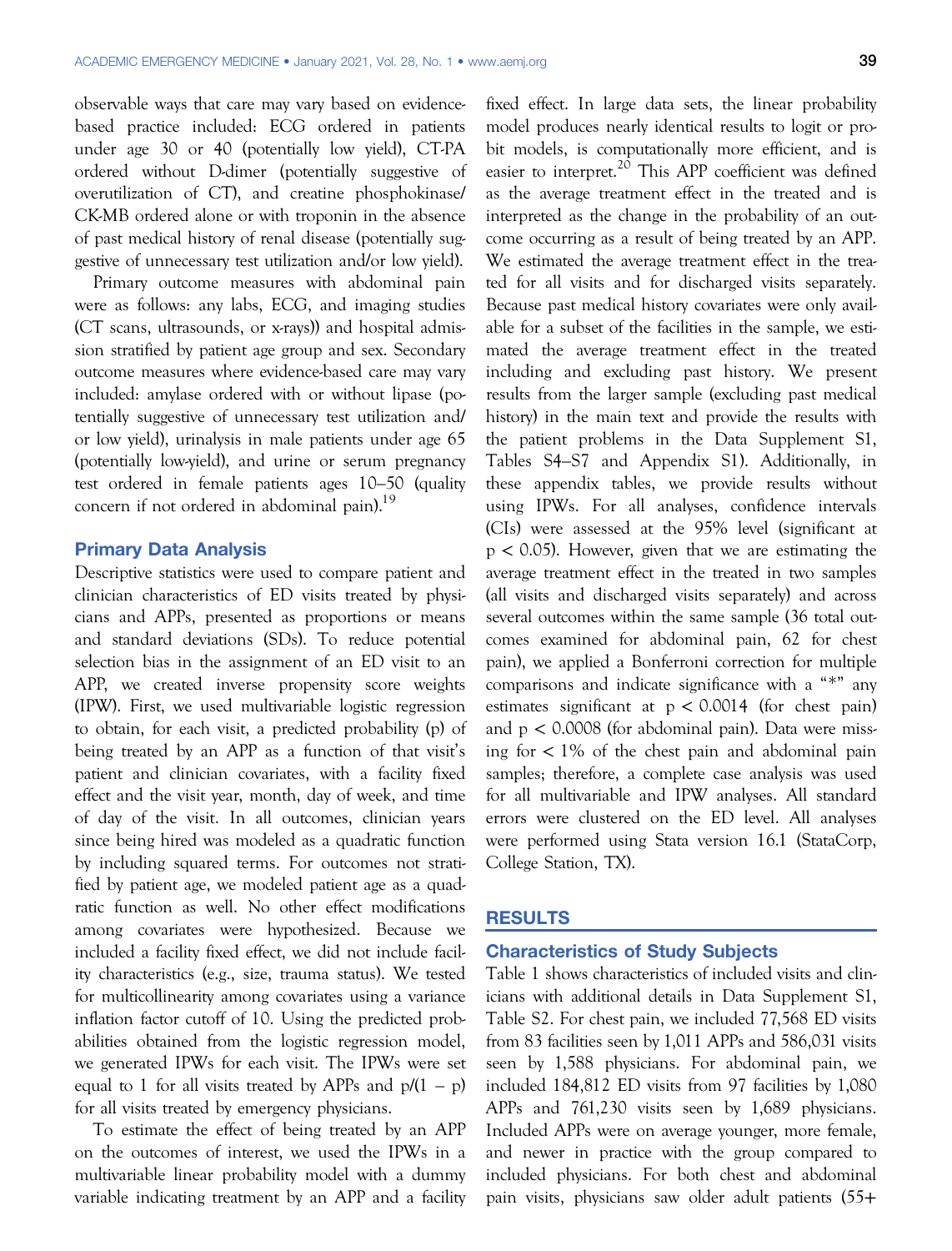#### Table 1

Characteristics of ED Visits With Chest Pain and Abdominal Pain

|                                    | Abdominal Pain |              |            |              | Chest Pain  |              |            |              |
|------------------------------------|----------------|--------------|------------|--------------|-------------|--------------|------------|--------------|
|                                    | <b>APPs</b>    |              | Physicians |              | <b>APPs</b> |              | Physicians |              |
| N(%                                | 184,812        | (19.5)       | 761,320    | (80.5)       | 77,568      | (11.7)       | 586,031    | (88.3)       |
| <b>Total clinicians</b>            | 1,080          | (39.0)       | 1,689      | (61.0)       | 1,011       | (38.9)       | 1,588      | (61.1)       |
| <b>Total facilities</b>            | 97             |              |            |              | 83          |              |            |              |
| Clinician characteristics          |                |              |            |              |             |              |            |              |
| Clinician age, mean $(\pm SD)$     | 37.7           | $(\pm 8.8)$  | 42.5       | $(\pm 9.4)$  | 38          | $(\pm 8.8)$  | 42.1       | $(\pm 9.4)$  |
| Years since first hire, mean (±SD) | 3.6            | $(\pm 3.5)$  | 5.2        | $(\pm 5.0)$  | 3.5         | $(\pm 3.5)$  | 5.1        | $(\pm 4.9)$  |
| Female clinicians, %               | 60.8           |              | 30.1       |              | 56.9        |              | 30.8       |              |
| Patient demographics               |                |              |            |              |             |              |            |              |
| Female, %                          | 69.5           |              | 65.4       |              | 58.6        |              | 53.9       |              |
| Age, mean (±SD)                    | 36.1           | $(\pm 18.4)$ | 42.4       | $(\pm 20.3)$ | 43.2        | $(\pm 19.5)$ | 52.3       | $(\pm 18.6)$ |
| Age (years), %                     |                |              |            |              |             |              |            |              |
| $<$ 10                             | 5.2            |              | 3.0        |              | 2.0         |              | 0.4        |              |
| $10 - 17$                          | 6.6            |              | 4.9        |              | 4.8         |              | 1.6        |              |
| $18 - 54$                          | 70.8           |              | 64.0       |              | 64.0        |              | 51.8       |              |
| $55+$                              | 17.4           |              | 28.1       |              | 29.2        |              | 46.2       |              |
| Payer types                        |                |              |            |              |             |              |            |              |
| Commercial                         | 32.1           |              | 32.0       |              | 33.3        |              | 31.0       |              |
| Medicaid                           | 35.2           |              | 29.0       |              | 28.9        |              | 20.8       |              |
| Medicare                           | 12.9           |              | 21.1       |              | 20.7        |              | 32.8       |              |
| Self-pay                           | 17.8           |              | 15.8       |              | 14.9        |              | 13.4       |              |
| Other                              | 2.0            |              | 2.0        |              | 2.2         |              | 1.9        |              |
| <b>Clinical characteristics</b>    |                |              |            |              |             |              |            |              |
| <b>ESI</b> level                   |                |              |            |              |             |              |            |              |
| $\overline{c}$                     | 2.9            |              | 7.6        |              | 30.1        |              | 47.4       |              |
| 3                                  | 90.4           |              | 90.1       |              | 59.5        |              | 51.1       |              |
| $\overline{4}$                     | 6.7            |              | 2.3        |              | 10.4        |              | 1.5        |              |
| Admitted/transferred               | 10.6           |              | 23.7       |              | 24.6        |              | 40.3       |              |

Study sample includes visits from general EDs, 2016 to 2019.

 $APP = advanced$  practice provider;  $ESI = Energy$  Severity Index.

years) and admitted a higher percentage of visits than APPs. For chest pain, physicians saw more visits with diseases of the circulatory system (70.7% vs. 58.6%); APPs saw more diseases of the respiratory system (17.1% vs. 9.8%). In abdominal pain, emergency physicians saw more visits with diseases of the digestive system (28.5% vs. 23.3%); APPs saw more diseases of the genitourinary system (18.8% vs. 15.2%).

Table 2 shows the subset of visits with inclusion of past medical history. For both chest and abdominal pain visits, physicians saw a higher percentage of patients with patient problems, both singularly and in combination.

# Main Results

The IPWs generated balance in all covariates used to estimate propensity scores. Data Supplement S1, Table S3, shows the IPW-adjusted means and proportions for APPs and emergency physicians and the raw and weighted differences.

In Figures 1 and 2 we present unadjusted and IPW-adjusted average treatment effects for visits with a chief complaint of chest pain (Figure 1) and abdominal pain (Figure 2) treated by an APP. The average treatment effects can be interpreted as the change in the probability of diagnostic test being ordered or hospital admission/transfer occurring if seen by an APP relative to a physician. An average treatment effect less than 0 indicates an APP is less likely to order the test/ admission while greater than 0 indicates an APP is more likely to order the test/admission. A average treatment effect of −0.1 for example would mean that an APP is 10% less likely, on average, to order that test.

For almost all outcomes examined, IPW-adjusted average treatment effects showed that being seen by an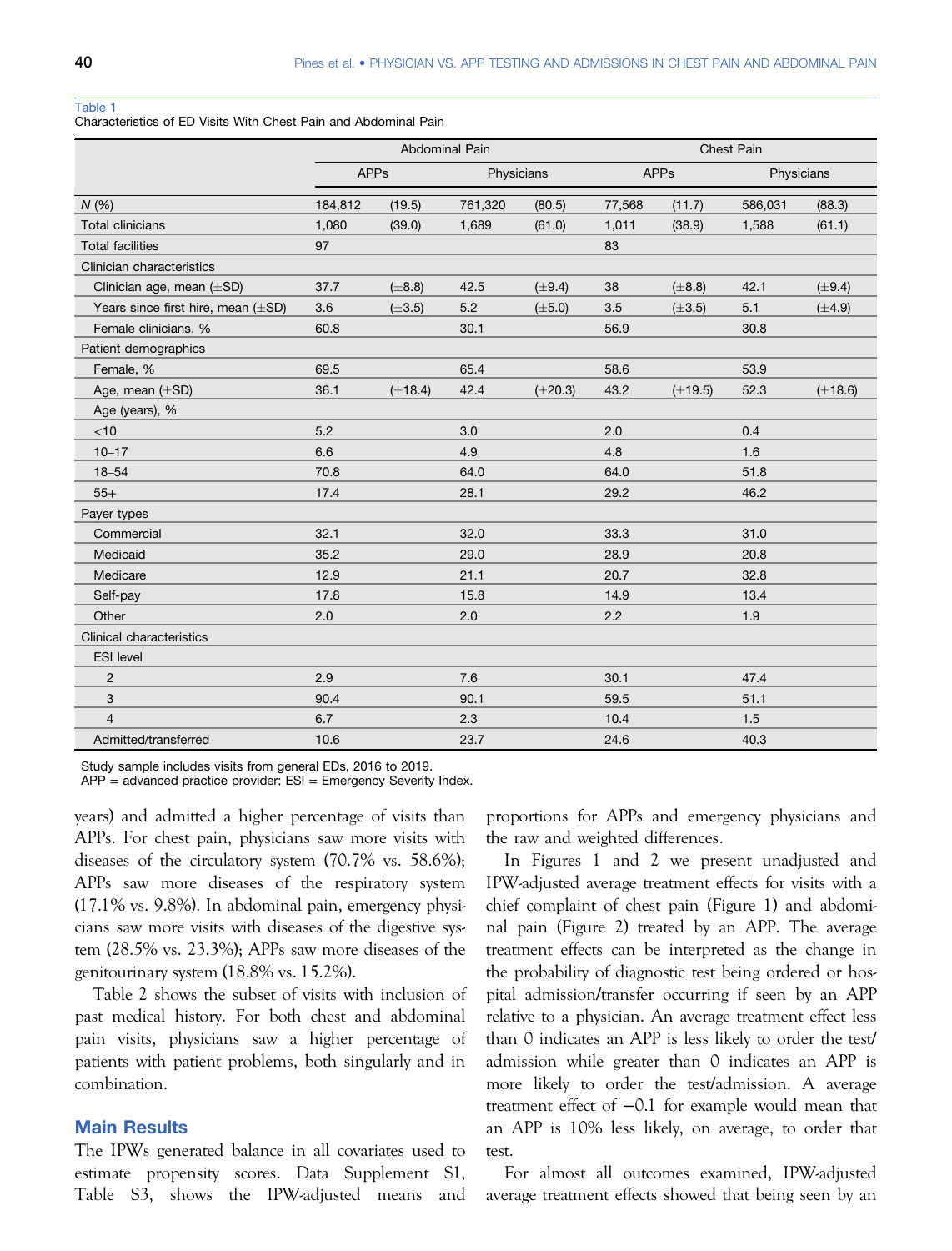### Table 2

Past Medical History in Visits With a Complaint of Chest Pain and Abdominal Pain

|                               |             | Abdominal Pain |            |        |             | Chest Pain |            |        |  |  |
|-------------------------------|-------------|----------------|------------|--------|-------------|------------|------------|--------|--|--|
|                               | <b>APPs</b> |                | Physicians |        | <b>APPs</b> |            | Physicians |        |  |  |
| N(%)                          | 107,309     | (21.3)         | 396,099    | (78.7) | 42157       | (12.8)     | 287658     | (87.2) |  |  |
| <b>Total clinicians</b>       | 667         | (41.0)         | 958        | (59.0) | 583         | (40.2)     | 868        | (59.8) |  |  |
| <b>Total facilities</b>       | 50          |                |            |        | 44          |            |            |        |  |  |
| Past medical history, %       |             |                |            |        |             |            |            |        |  |  |
| Hypertension                  |             | 18.6           |            | 30.1   |             | 28.9       |            | 45.5   |  |  |
| <b>Diabetes</b>               |             | 10.8           |            | 16.2   |             | 14.2       |            | 22.1   |  |  |
| Cancer                        |             | 3.6            |            | 7.0    |             | 3.6        |            | 6.0    |  |  |
| <b>COPD</b>                   |             | 2.2            |            | 4.4    |             | 3.9        |            | 6.8    |  |  |
| Congestive heart failure      |             | 1.2            |            | 2.8    |             | 4.0        |            | 7.8    |  |  |
| Asthma                        |             | 11.5           |            | 12.3   |             | 11.9       |            | 11.1   |  |  |
| Renal failure                 |             | 4.8            |            | 8.3    |             | 4.5        |            | 8.1    |  |  |
| Total past medical history, % |             |                |            |        |             |            |            |        |  |  |
| None                          |             | 64.7           |            | 51.2   |             | 55.1       |            | 40.0   |  |  |
| $\mathbf 1$                   |             | 23.2           |            | 27.8   |             | 27.3       |            | 30.2   |  |  |
| $2+$                          |             | 12.1           |            | 21.0   |             | 17.6       |            | 29.7   |  |  |

Study sample includes general EDs that submitted data on patient medical histories, 2016 to 2019.

 $APP = advanced$  practice provider;  $COPD =$  chronic obstructive pulmonary disease.



\* = significant after adjustment for multiple comparisons (p<.0014).

Figure 1. Average treatment effect of advance practice provider (APP) management (ref: physician) on the probability of common lab, radiology, and hospital admission/transfer orders for ED patients with chest pain figure. The unadjusted differences in the left-most box represent the differences in test ordering and admission, stratified by test type and age/sex combinations, and do not account for any differences in patient population. For example, a coefficient of –0.1 means that physicians are 10% more likely to order a particular test or admit/transfer that subset of patients, while +10% means that APPs are more likely. The middle and right-most box represent this same concept (i.e., difference in probability in ordering a test or hospital admission/transfer) but using inverse probability weights (IPWs), which were used to balance clinical covariates adjusting for the differences in patient populations seen by each group. The middle box represents all visits, while the right-most box represents only discharges. Txfr = transfer;  $US =$  ultrasound.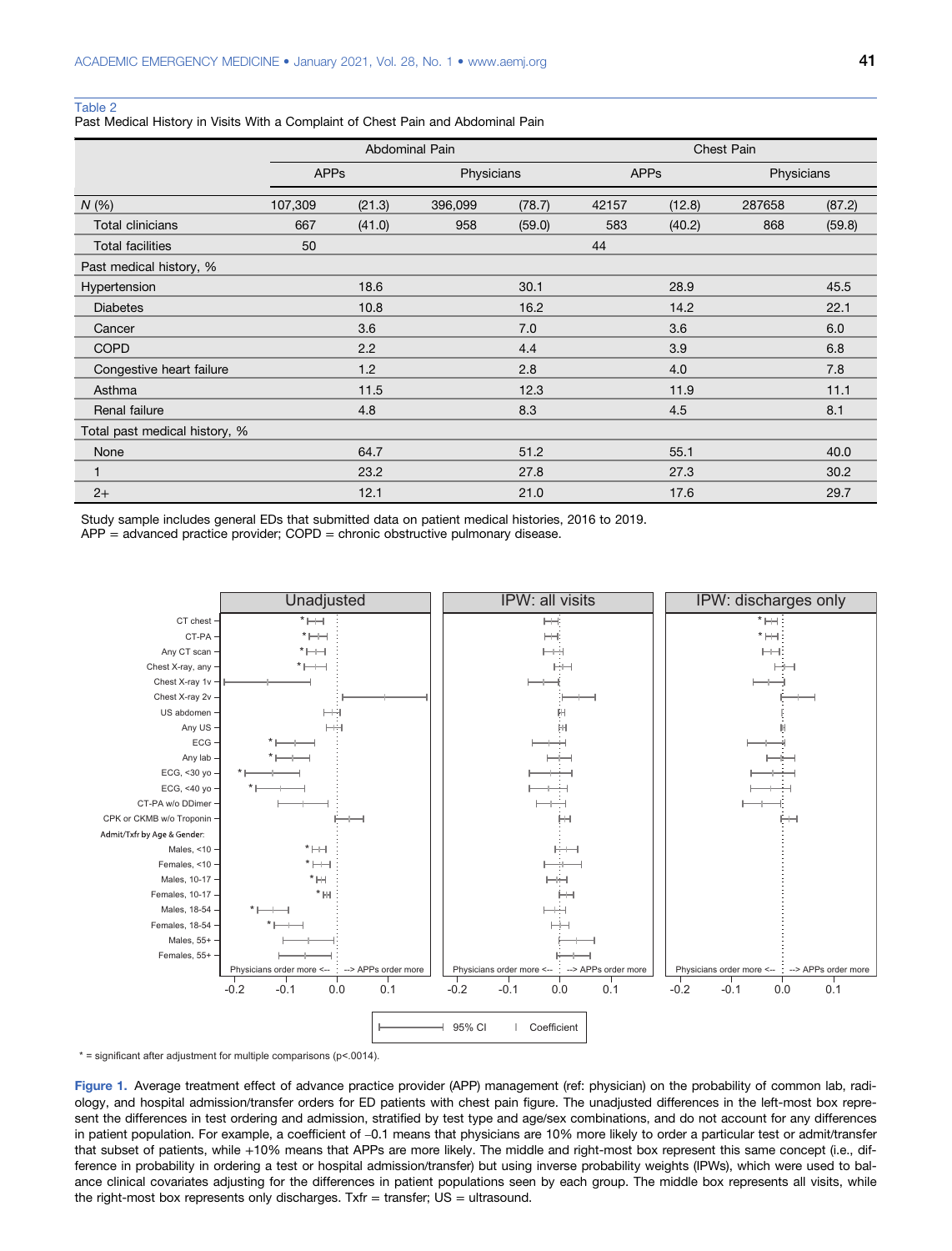

\* = significant after adjustment for multiple comparisons (p<.0008).

Figure 2. Average treatment effect of advance practice provider (APP) management (ref: physician) on the probability of common lab, radiology, and hospital admission/transfer orders for ED patients with abdominal pain figure. The unadjusted differences in the left-most box represent the differences in test ordering and admission, stratified by test type and age/sex combinations, and do not account for any differences in patient population. For example, a coefficient of –0.1 means that physicians are 10% more likely to order a particular test or admit/ transfer that subset of patients, while +10% means that APPs are more likely. The middle and right-most box represent this same concept (i.e., difference in probability in ordering a test or hospital admission/transfer) but using inverse probability weights (IPWs), which were used to balance clinical covariates adjusting for the differences in patient populations seen by each group. The middle box represents all visits, while the right-most box represents only discharges. Txfr = transfer;  $US =$  ultrasound.

APP either did not vary or slightly reduced the probability of having a radiology or laboratory test ordered in comparison to physicians. This held true overall and among discharged ED visits, including models that contained past medical history (Data Supplement S1, Appendix S1). Differences that remained statistically significant after the multiple comparison adjustment were modest.

## **DISCUSSION**

In this study we assessed whether APPs and physicians use diagnostic tests and make admission decisions differently when seeing similar patients, which has broad implications for the deployment and supervision of ED APPs. We focused on two patient chief complaints seen by both APPs and physicians: chest pain and abdominal pain. These were chosen because they are the two most common ED chief complaints: chest pain and abdominal pain accounted for 12.2 million

and 6.5 million of the 139 million ED visits in 2017, respectively.<sup>21</sup> Chest pain and abdominal pain also have large differential diagnoses that include both severe and minor conditions and involve considerable clinical judgment, ED-based testing, and, frequently, admission to the hospital. Clinical decisions in chest and abdominal pain also differ significantly based on individual clinician factors, including malpractice fear and risk tolerance.13–16,22–<sup>24</sup>

The challenge in comparing APPs and emergency physicians is that within the same ED, APPs tend to work in lower-acuity areas and therefore on average evaluate lower-acuity patients. This was confirmed in our study, where APPs evaluated younger, less severely ill patients with fewer comorbidities. However, APPs did evaluate a considerable proportion of high-risk chest pain patients (30% of visits at ESI 2 compared to 48% by emergency physicians) and high-risk abdominal pain (3% at ESI 2 compared to 7% by emergency physicians). The tendency toward APPs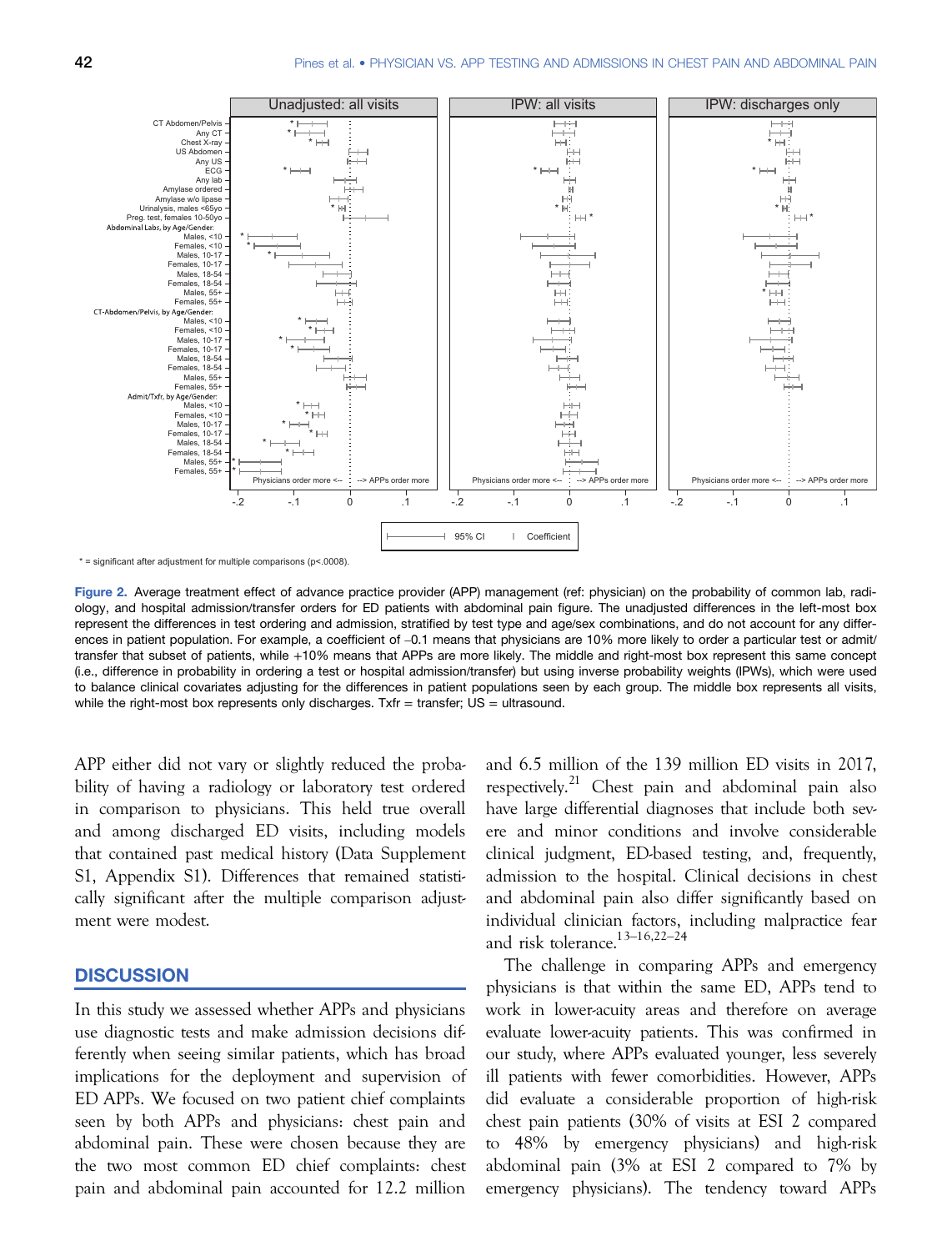seeing lower-acuity patient's biases toward lower testing rates by APPs based on patient factors such as acuity and comorbidities that drive differential diagnosis. Our initial unadjusted analyses did, in fact, demonstrate considerably lower testing and hospital admission/transfer rates in patients see by APPs.

However, our goal was to create a more accurate comparison of APPs and physicians. To accomplish this goal, we examined multiple subsets of visits and employed different ways to control for patient complexity and acuity, including using propensity weights, to compare diagnostic test utilization and admission rates as well as a conservative approach to assess for significance (i.e., the Bonferroni correction) given the number of outcomes modeled. Ultimately, across the varied approaches we found a broadly consistent pattern: APPs and emergency physicians largely had similar observed test utilization and admission rates after adjusting for patient characteristics, suggesting similar observed care in this national emergency medicine group. Yet, some select clinical decisions did demonstrate lower utilization among APPs, such as lower use of CT-PA without an initial D-dimer in chest pain (a potentially desirable outcome) as well as lower ECG use (a potentially undesirable outcome). These differences may reflect actual differences in approach or may be a result of residual unmeasured confounding.

Our results differ from prior work showing that EDbased APPs order more tests and that concludes that differences in training between APPs and emergency physicians result in less ability by APPs to discriminate which ED patients require testing.<sup>12</sup> Our study is more focused and overcomes the methodologic limitations that were ecologic (i.e., examined testing trends at the ED rather than patient level) and relied on self-reported data. It is also important to put our work in the context of the broader literature comparing APPs and physicians. Some studies have demonstrated differences in cost and utilization, while other studies have demonstrated that APPs deliver similar care and outcomes. <sup>25</sup>–<sup>27</sup> Unlike these prior studies, our study uses a large sample of clinicians, facilities, and visits and controls for multiple potential confounders. Therefore, we believe that our study provides a more accurate comparison of APP and physician practice patterns.

# LIMITATIONS

There are several study limitations. The first is the generalizability of our results outside of chest pain or abdominal pain visits, which are only a subset of all ED visits. Resource use may differ in other conditions. We also cannot generalize outside of the national group whose data were used, which uses strategies to standardize care, including clinical management tools for all clinicians, general educational materials, and focused materials for APPs. There is also an APP training program during the first 2 years of practice. In addition, no sites in our study had unsupervised or independent APP practice. All sites have an emergency physician available for oversight if needed, so our results do not suggest that independent APP practice is appropriate because that was not directly studied. Finally, regular chart audits are conducted for quality improvement in both APP and physician cases.

Second, we do not have site-level data about how APPs are assigned cases, where APPs, physicians, and patients are physically located (i.e., fast-track or the main ED); how APPs are overseen; or specialization of APPs to particular areas (i.e., chest pain units). In general, most APP care is not directly supervised (i.e., each case is not presented to a physician). However, some EDs have local policies where APPs must present specific cases to physicians. In those cases, it is common for the physician and APP to document the case which in our prior work only occurred in 1.4% of cases.<sup>7</sup> In this study, those cases were excluded. In addition, in some EDs, APPs work in the main ED while in others they work only in fast-track when there is one, and in others, they may work in both areas.

A third limitation is that study outcomes were chosen based primarily on utilization (i.e., decision to order a test or admit) rather than other outcomes, such as patient experience or clinical outcomes. However, our prior exploratory work examining these outcomes did not identify differences in incident reports, 72-hour returns, or patient experience with higher use of APPs.<sup>7</sup>

Fourth, the IPWs generated good balance on all covariates used to estimate the propensity score but cannot account for unmeasured characteristics. Past medical history increases patient complexity but may be underreported in our data set. While we have no reason to believe underreporting would be different among APP or physician visits, we cannot rule out that more robust documentation would improve risk adjustment. In addition, while we include ESI level in propensity scores, physicians may be more likely to see patients with multiple complaints, which may add to complexity in unobservable ways.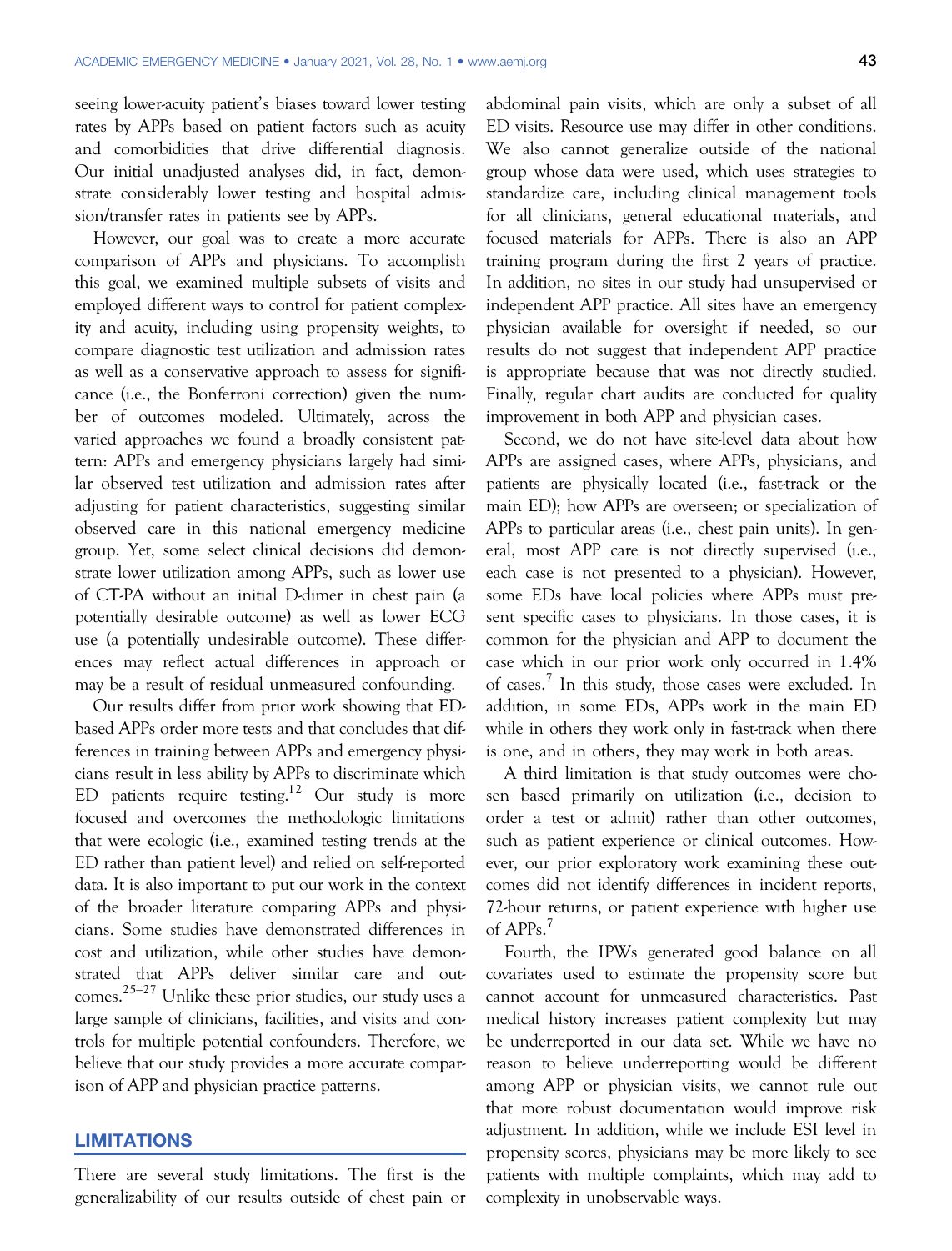Fifth, we used a systematic method to identify chief complaints. We may have failed to include some visits with a complaint of chest or abdominal pain, but this likelihood would not differ between APPs and physicians. Also, because complaint information was captured as free text, our method could not identify whether visits had single chief versus multiple chief complaints (e.g., chest pain, shortness of breath, and generalized weakness).

Sixth, sample sizes for the outcomes in subgroups with lower incidence (e.g., ED visits  $< 10$  years with chest pain) may be insufficient to detect small, yet meaningful, differences. We used a large data set with few missing variables and provide 95% CIs to demonstrate the uncertainty of estimate but cannot rule out potential type II errors among some of the outcomes.

Seventh, we excluded visits seen by clinicians in practice fewer than 6 months in a facility or for fewer than 15 hours per month. While we believe the data on clinician scheduling to be highly accurate as it is used for clinician compensation, we did not validate this linkage independently.

# **CONCLUSION**

We demonstrate that the care delivered in the ED by advanced practice providers and emergency physicians for patients matched on complexity and acuity presenting with chest pain or abdominal pain chief complaints is largely similar with respect to diagnostic test utilization and admission decisions. Future research should continue to explore the optimal use of advanced practice providers in the ED and the best ways to deploy this expanding part of the U.S. ED workforce.

The authors acknowledge Paul Dietzen, Jason Shawbell, Jesse Eterovich, and Amer Aldeen, MD, at US Acute Care Solutions for their support of this work.

# **REFERENCES**

- 1. Sturmann KM, Ehrenberg K, Salzberg MR. Physician assistants in emergency medicine. Ann Emerg Med 1990;19:304–8.
- 2. Cooper RA, Henderson T, Dietrich CL. Roles of nonphysician clinicians as autonomous providers of patient care. JAMA 1998;280:795–802.
- 3. Wiler JL, Welch S, Pines J, Schuur J, Jouriles N, Stone-Griffith S. Emergency department performance measures updates: proceedings of the 2014 Emergency Department

Benchmarking Alliance consensus summit. Acad Emerg Med 2015;22:542–53.

- 4. Hooker RS, Klocko DJ, Larkin GL. Physician assistants in emergency medicine: the impact of their role. Acad Emerg Med. 2011;18:72–7.
- 5. Phillips AW, Klauer KM, Kessler CS. Emergency physician evaluation of PA and NP practice patterns. JAAPA 2018;31:38–43.
- 6. Model of the Clinical Practice of Emergency Medicine. Available at: [https://www.cordem.org/globalassets/files/](https://www.cordem.org/globalassets/files/misc.-files/2019-em-model_website.pdf) [misc.-files/2019-em-model\\_website.pdf.](https://www.cordem.org/globalassets/files/misc.-files/2019-em-model_website.pdf) Accessed Sep 22, 2020.
- 7. Pines JM, Zocchi MS, Ritsema T, Polansky M, Bedolla J, Venkat A. The impact of advanced practice provider staffing on emergency department care: productivity, flow, safety, and experience. Acad Emerg Med 2020 [Online ahead of print].
- 8. Papanicolas I, Woskie LR, Jha AK. Health care spending in the united states and other high-income countries [published correction appears in JAMA 2018 May 1;319 (17):1824]. JAMA 2018;319:1024–39.
- 9. Caines K, Shoff C, Bott DM, Pines JM. County-level variation in emergency department admission rates among US Medicare beneficiaries. Ann Emerg Med 2016;68:456–60.
- 10. Abualenain J, Frohna WJ, Shesser R, Ding R, Smith M, Pines JM. Emergency department physician-level and hospital-level variation in admission rates. Ann Emerg Med 2013;61:638–43.
- 11. Pines JM, Mutter RL, Zocchi MS. Variation in emergency department admission rates across the United States. Med Care Res Rev 2013;70:218–31.
- 12. Aledhaim A, Walker A, Vesselinov R, Hirshon JM, Pimentel L. Resource utilization in non-academic emergency departments with advanced practice providers. West J Emerg Med 2019;20:541–8.
- 13. Pines JM, Hollander JE, Isserman JA, et al. The association between physician risk tolerance and imaging use in abdominal pain. Am J Emerg Med 2009;27:552–7.
- 14. Cotterill PG, Deb P, Shrank WH, Pines JM. Variation in chest pain emergency department admission rates and acute myocardial infarction and death within 30 days in the Medicare population. Acad Emerg Med 2015;22:955–64.
- 15. Kindermann DR, McCarthy ML, Ding R, et al. Emergency department variation in utilization and diagnostic yield of advanced radiography in diagnosis of pulmonary embolus. J Emerg Med 2014;46:791–9.
- 16. Pines JM, Isserman JA, Szyld D, Dean AJ, McCusker CM, Hollander JE. The effect of physician risk tolerance and the presence of an observation unit on decision making for ED patients with chest pain. Am J Emerg Med 2010;28:771–9.
- 17. Pines JM, Zocchi MS, De Maio VJ, Carlson JN, Bedolla J, Venkat A. The effect of operational stressors on